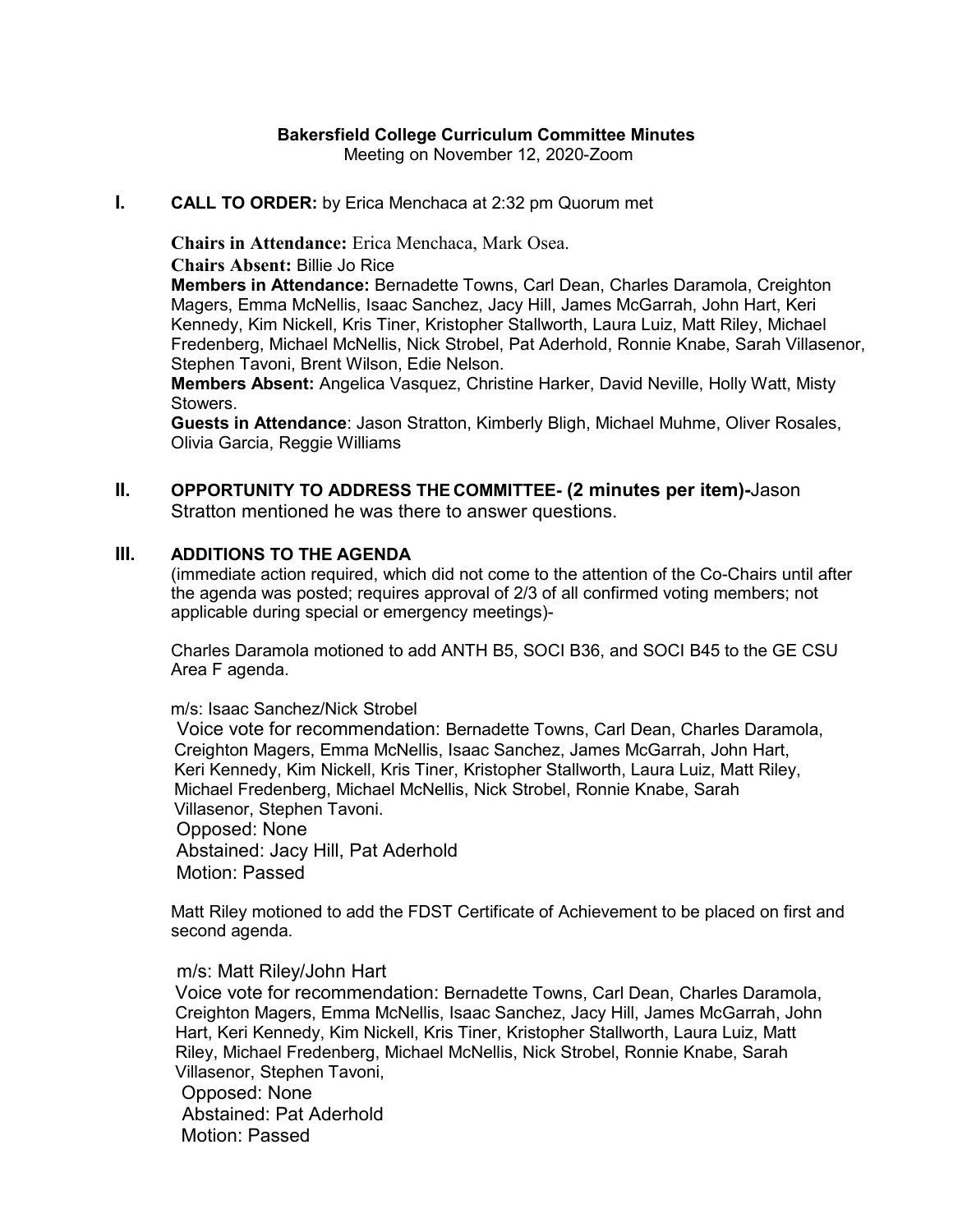## **IV. REVIEW AND APPROVAL OF THE MINUTES**

IV.A. 11/5/2020 [TABLED]

# **V. REPORTS**

- V.A. Curriculum Co-Chairs' Report
	- DE Addendum Updates-Erica shared the DE grid and mentioned it is informational only.
- V.B. Articulation Officer Report –Mark wanted to clarify the number of transferable units in MATH B1AL and ENGL B1AL. The .5 unit lab is not transferable.
- V.C. Assessment Co-Chair Report-The committee is almost through with their reviews, and with the Assessment Plans. The ILO Sub-team survey of about 800 students, only 150 replied. The large survey will go out in the Spring.

## **VI. ACTION ITEMS**

VI.A. Second Agenda Revised Curriculum (Consent Voting Items) (All consent items are to be approved in one motion unless a member requests separate action on a specific item and states the reason for separate action.)

*Refer to Exhibit VI.A*

VI.A.i Revised Courses

EMLS B50, EMLS B50NC, EMLS B51, EMLS B51NC, EMLS B52, EMLS B52NC, EMLS B62, EMLS B62NC, EMLS B70, EMLS B70NC, EMLS B71, EMLS B71NC, EMLS B72, EMLS B72NC, FIRE B26E, GEOG B1, GEOG B1L, GEOG B2, PHED B32, PHED B34WT, PHED B3ADP, SOIL B1

VI.A.ii Program Modification

Public Health Science AS-T, Administration of Justice AS-T m/s: Matt Riley/Pat Aderhold

Voice vote for recommendation: Bernadette Towns, Carl Dean, Charles Daramola, Creighton Magers, Emma McNellis, Isaac Sanchez, Jacy Hill, James McGarrah, John Hart, Keri Kennedy, Kim Nickell, Kris Tiner, Kristopher Stallworth, Laura Luiz, Matt Riley, Michael Fredenberg, Michael McNellis, Nick Strobel, Pat Aderhold, Ronnie Knabe, Sarah Villasenor, Stephen Tavoni. Opposed: None Abstained: None

Motion: Passed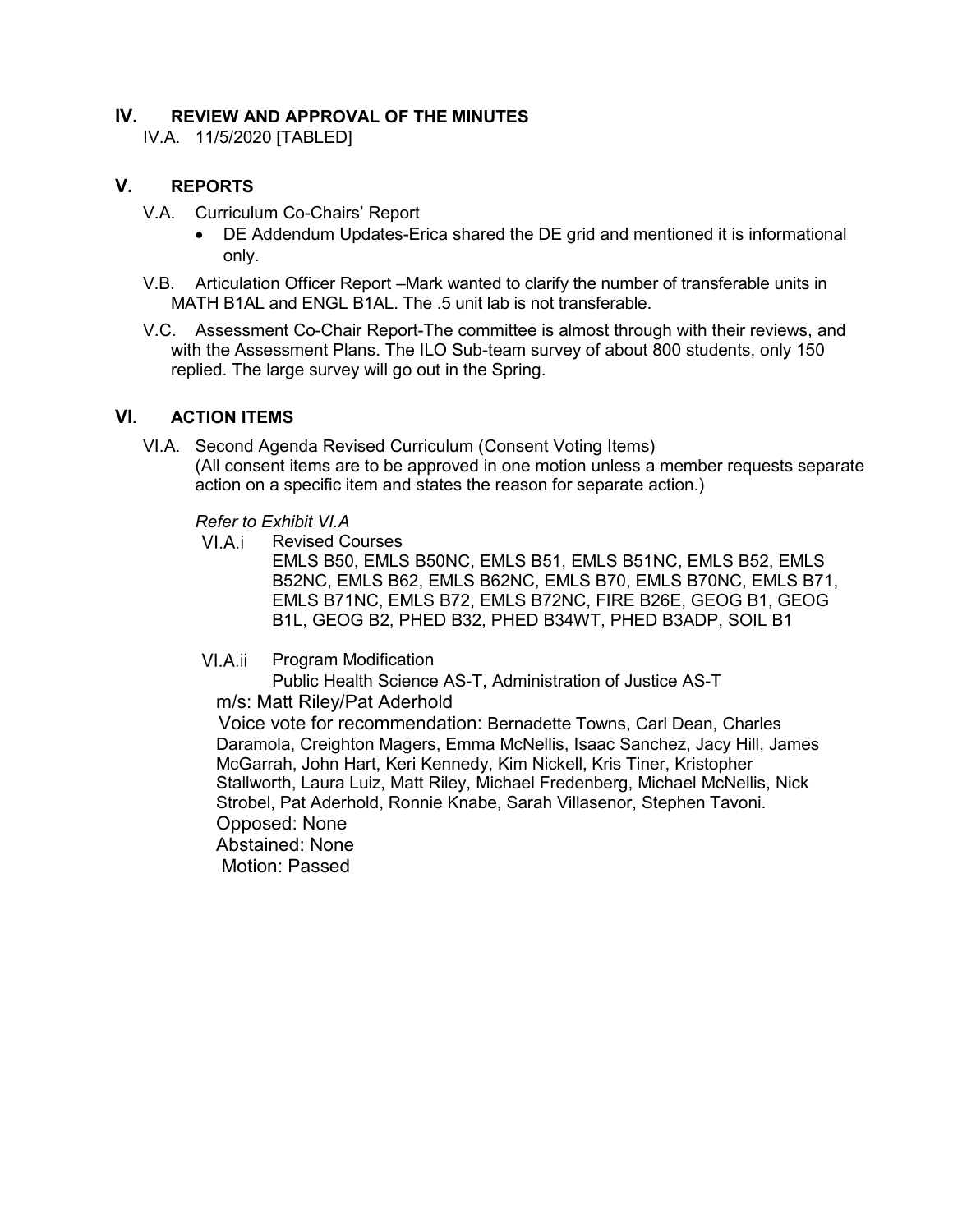- VI.B. Second Agenda New Curriculum (Consent Voting Items)
	- *Refer to Exhibit VI.A*
	- $VI.B.i$ New Courses MEDS B37, PHIL B35
	- $VI.B.ii$ New Programs

Advanced Electrical Safety and Arc Flash Noncredit, Electrical Safety Noncredit, Social Justice Studies AA-T, and Food Science Tech CA. m/s: Michael McNellis/Matt Riley Voice vote for recommendation: Bernadette Towns, Carl Dean, Charles Daramola, Creighton Magers, Emma McNellis, Isaac Sanchez, Jacy Hill, James McGarrah, John Hart, Keri Kennedy, Kim Nickell, Kris Tiner, Kristopher Stallworth, Laura Luiz, Matt Riley, Michael Fredenberg, Michael McNellis, Nick Strobel, Pat Aderhold, Ronnie Knabe, Sarah Villasenor, Stephen Tavoni. Opposed: None Abstained: None

Motion: Passed

VI.C. Second Agenda Distance Education (Consent Voting Items) (All consent items are to be approved in one motion unless a member requests separate action on a specific item and states the reason for separate action.)

*Refer to Exhibit VI.B*

- $VI.C.i$ Distance Education Spring 2021 ARCH B12, ARCH B22, ARCH B33, ARCH B56, CNST B3, CNST B6, CNST B7, CNST B9, COMM B2, COMM B6, COMM B7, ENGL B21, ENGL B27, ENGL B5B, ENGR B37, FIRE B72I, INDR B40, INDR B50, INDR B52, MFGT B55, MUSC B15A, MUSC B15B, MUSC B15C, MUSC B21B, MUSC B4A, PHED B32, PHED B44, RADT B9A (1<sup>st</sup> & 2<sup>nd</sup>), WELD B55D
- VI.C.ii Distance Education Summer 2021 EMLS B50, EMLS B50NC, EMLS B51, EMLS B51NC, EMLS B52, EMLS B52NC, EMLS B62, EMLS B62NC, EMLS B70, EMLS B70NC, EMLS B71, EMLS B71NC, EMLS B72, EMLS B72NC, FIRE B26E, GEOG B1, GEOG B1L, GEOG B2, MEDS B37, PHED B32, PHED B34WT, PHED B3ADP, SOIL B1, CHDVB32, COMMB6, EDUCB8, ENGLB21, ENGLB22, ENGLB24, HISTB20A, HISTB20B, HISTB30A, HISTB30B, HISTB36, PHILB35
- First/Second Distance Education Spring 2021 RADT B9A m/s: Pat Aderhold/Matt Riley Voice vote for recommendation: Bernadette Towns, Carl Dean, Charles Daramola, Creighton Magers, Emma McNellis, Isaac Sanchez, Jacy Hill, James McGarrah, John Hart, Keri Kennedy, Kim Nickell, Kris Tiner, Kristopher Stallworth, Laura Luiz, Matt Riley, Michael Fredenberg, Michael McNellis, Nick Strobel, Pat Aderhold, Ronnie Knabe, Sarah Villasenor, Stephen Tavoni. Opposed: None Abstained: None Motion: Passed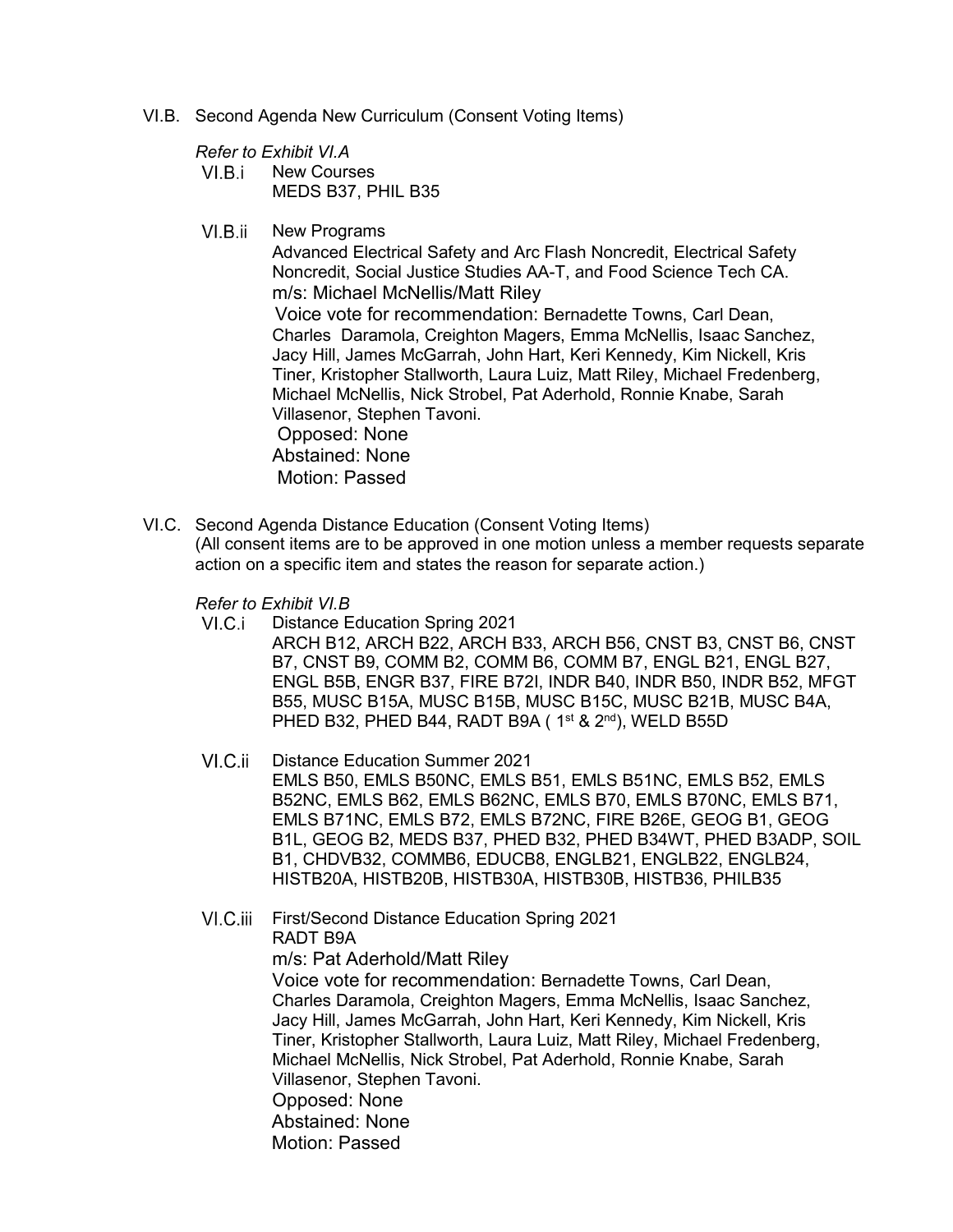- VI.D. Second Agenda Correspondence Education (Voting Item) *Refer to Exhibit VI.C*
	- VI.D.i Correspondence Education Spring 2021 COMM B6 Correspondence Education Summer 2021 MEDS B37, HIST B36, PHIL B35 m/s: Nick Strobel/Pat Aderhold Voice vote for recommendation: Bernadette Towns, Carl Dean, Charles Daramola, Creighton Magers, Emma McNellis, Isaac Sanchez, Jacy Hill, James McGarrah, John Hart, Keri Kennedy, Kim Nickell, Kris Tiner, Kristopher Stallworth, Laura Luiz, Matt Riley, Michael Fredenberg, Michael McNellis, Nick Strobel, Pat Aderhold, Ronnie Knabe, Sarah Villasenor, Stephen Tavoni. Opposed: None Abstained: None Motion: Passed
- VI.E. Second Agenda General Education (Voting Items) *Refer to Exhibit VI.D*
	- VI.E.i General Education GEOG B1, GEOG B1L, GEOG B2, PHED B32, PHED B3ADP

m/s: Nick Strobel/James McGarrah Voice vote for recommendation: Bernadette Towns, Carl Dean, Charles Daramola, Creighton Magers, Emma McNellis, Isaac Sanchez, Jacy Hill, James McGarrah, John Hart, Keri Kennedy, Kim Nickell, Kris Tiner, Kristopher Stallworth, Laura Luiz, Matt Riley, Michael Fredenberg, Michael McNellis, Nick Strobel, Pat Aderhold, Ronnie Knabe, Sarah Villasenor, Stephen Tavoni. Opposed: None Abstained: None Motion: Passed

VI.E.ii Courses requesting to be submitted to request CSU GE Area F ANTH B5, CHDV B32, COMM B6, EDUC B8, ENGL B21, ENGL B22, ENGL B24, HIST B20A, HIST B20B, HIST B30A, HIST B30B, HIST B36, PHIL B35, SOCI B36, SOCI B45 m/s: Nick Strobel/Kim Nickell Voice vote for recommendation: Bernadette Towns, Carl Dean, Charles Daramola, Creighton Magers, Emma McNellis, Isaac Sanchez, Jacy Hill, James McGarrah, John Hart, Keri Kennedy, Kim Nickell, Kris Tiner, Kristopher Stallworth, Laura Luiz, Matt Riley, Michael Fredenberg, Michael McNellis, Nick Strobel, Ronnie Knabe, Sarah Villasenor, Stephen Tavoni. Opposed: None Abstained: Pat Aderhold Motion: Passed